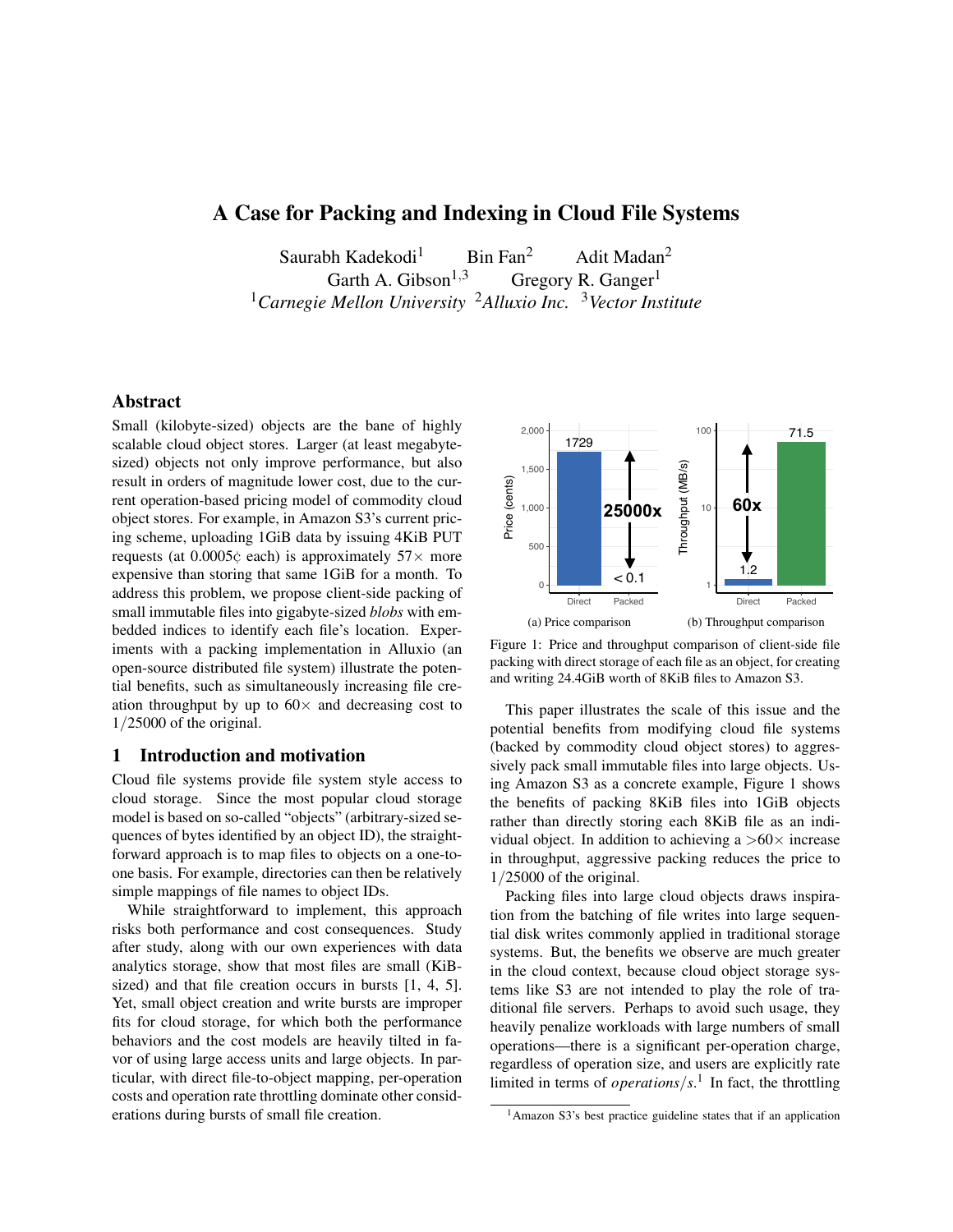

Figure 2: This graph reports average throughput (MiB/s) seen by clients creating 12.5GiB using object sizes ranging from 4KiB through 400MiB. Larger (MiB-sized) objects saw a *>*  $300 \times$  improvement over KiB-sized objects.

is so aggressive that PUTing one 4MiB object instead of 1K 4KiB objects can be almost  $1000 \times$  faster. Figure 2 shows the throughput of 32 clients writing 12.5GiB to an S3 bucket as a function of the object size. So, each client writes hundred thousand 4KiB objects, hundred 4MiB objects, ten 40MiB objects or one 400MiB object. Naturally, there are diminishing returns, but the performance and cost benefits of client-side packing suggests its aggressive use in cloud file storage.

Amazon's Elastic File System (EFS) and DynamoDB are natural alternatives to S3 since EFS is intended for regular file system and big data workloads, while DynamoDB is a NoSQL database meant for KiB-sized data. The EFS pricing model charges only for the space used and not for the data transferred or requests issued. But, the EFS space is charged at \$0.3 per GB-month. On the other hand, DynamoDB charges \$0.25 per GB-month with a write cost per month of \$0.47 for 1-write-persecond and \$0.09 for 1-read-per-second. In comparison, S3 charges \$0.023 per GB and 0.0005¢ per PUT. Suppose we have to store 1TiB worth of 4KiB files per month, this translates to slightly over 100 write requests/s. The monthly charges for S3 -without-packing, EFS, DynamoDB and S3-with-packing (henceforth referred to as just packing) are approximately \$1366, \$307, \$303 and \$24 respectively. Furthermore, the fraction of the operation costs (which in this example means writes or PUTs) in each are 98%, 0%, 16% and *<*0.001%. As a result, packing is at least  $> 10 \times$  cheaper than existing alternatives. Even though EFS has zero per-operation cost, packing shifts the dominant cost in accessing S3 objects to storage, instead of operations. Another way to quantify the benefit is to calculate the time it would take for the storage cost of 1GiB data to be equal to its access cost (break-even point). This comes out almost 5 years for S3-without-packing, *>*5 days for DynamoDB and just

*>*27 seconds for packing! Thus, packing is lucrative for systems like Alluxio that employ client-side caching and try hard to minimize remote cloud operations.

This paper describes a plug-able client-side packing and indexing module designed for Alluxio (previously Tachyon) [8], an open-source distributed file system that is co-located with applications (e.g., Spark computations) and can ensure that memory-resident data is persisted in a multitude of (both remote and local) backing stores. Our optimization applies to Alluxio backed by commodity cloud object stores like Amazon S3, Google Cloud Storage, Microsoft Azure,  $etc<sup>2</sup>$ . Behind Alluxio's HDFS-compatable interface, our module packs data into GiB-sized blobs with an index of where each packed file is located in the blob. It also maintains a redundant client-side index, so that most reads can directly GET particular file data; the embedded indices are used to reconstruct this index if the client crashes rather than shutting down cleanly. With packing+indexing Alluxio is able to efficiently serve big-data workloads (e.g., Spark, MapReduce) while also optimizing the performance and price of its backend cloud object stores like S3. The remainder of this paper overviews our module's design, presents more evidence of the effectiveness of such packing, and discusses related work.

## 2 Design

Our packing and indexing solution resides as a module in the cloud file system which acts as a middleware between applications and the cloud object stores. The packing module uses a packing policy to pack application data into blobs and indexes it before pushing it to the cloud. *§* 2.1 describes the structures used within the packing module and *§* 2.2 explains the interaction of these structures for basic file system tasks and fault tolerance. *§* 2.3 discusses how these design choices help us meet our design goals.

## 2.1 Packing structures

Blob: A packed blob is a single immutable selfdescribing object that contains several small files. A packed blob has two parts: the blob body and the blob footer. The blob body contains concatenated byte ranges of packed files. We can customize the packing policy used to choose the files to pack in a particular blob to suite the read pattern. The blob footer contains a list of *blob extents*. A blob extent maps the logical byte-range of a file that was packed to the physical byte-range in the blob body. We call this footer the *embedded index* of the blob. Thus, we can fetch the complete data of all files

rapidly issues more than 300 PUT/LIST/DELETE req/s, or more than 800 GET req/s, to a single bucket, S3 may limit the request rate of the application for an unknown amount of time [2]. Figure 3 shows S3's rate limiting in action when creating millions of 4KiB objects.

<sup>2</sup>Amazon S3, Google Cloud Storage and Microsoft Azure have an identical operation pricing structure today i.e. 5¢ per 10K PUT operations and 4¢ per 100K GET operations. Moreover, this operation charge is independent of how much data is transferred.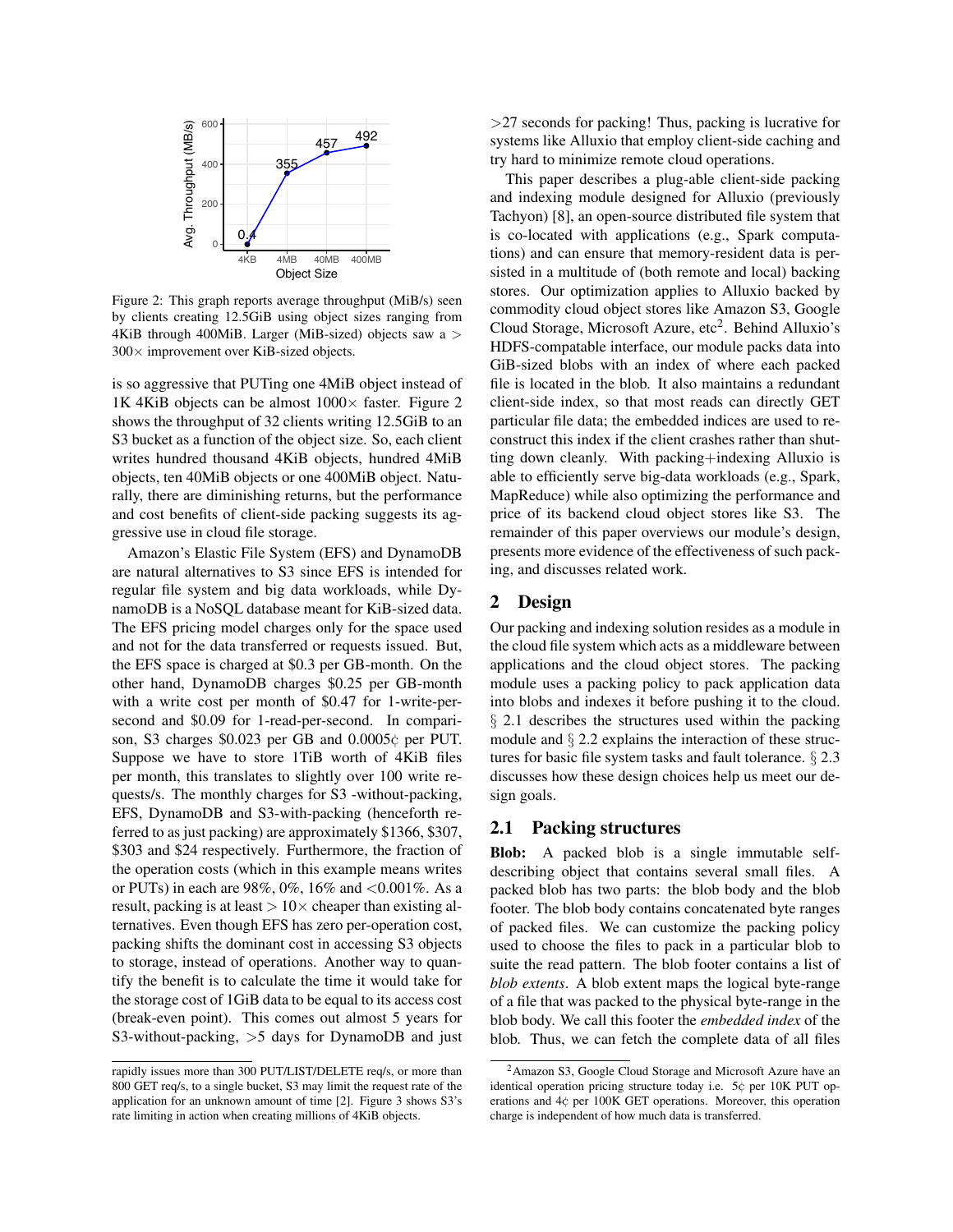

Figure 3: This graph shows a 95-minute window of the PUT request rate (black line; left Y-axis) and S3's throttling exceptions per min (red line; right Y-axis) for bulk creation of 3M 4KiB objects. As the request rate exceeds a few hundred requests a minute, S3 denies some in-flight PUT requests and replies with a "rate-limit" exception code. Such denied requests must be retried, often leading to more throttling exceptions and lower overall throughput.

using the embedded indices of all packed blobs.

Our blob is conceptually similar to sorted string tables (SSTables) [4, 6]. The reason we chose to not use SSTables today is because we wanted to avoid incurring the additional performance cost of sorting key-value pairs and the operation cost of reading the SSTable index before reading data from S3. Constructing raw data blobs allowed us to directly exploit the range-read feature of commodity clouds (see *§*2.3). Having said this, there is nothing fundamentally wrong with SSTables and it is possible to tweak SSTables for our purpose.

Blob Descriptor Table (BDT): While an embedded index is capable of mapping the files it contains, the process of bootstrapping with only embedded indices could entail pre-reading the footers of all blobs, potentially a very expensive task. Instead we maintain a redundant (as it can be losslessly reconstructed using the embedded indices of all the packed blobs) global index that stores all mappings of all blobs. We call this the *blob descriptor table (BDT)*. BDT consistency, made harder because blob creation is decentralized, is discussed in Section 2.2.

#### 2.2 Operation

We implemented packing as an optimization to Alluxio, which has the canonical distributed file system architecture with one master and *k* worker nodes. Similar to GFS [7] or HDFS [3], the data transfer happens directly between clients and the workers while the distributed file system's metadata is solely managed by the master node. Thus, after file creation, the master delegates the responsibility of a file to a worker, and all blobs are constructed locally at each worker before being pushed to the cloud. A worker ends up packing and pushing multiple self-describing blobs. The master node maintains a BDT which we implemented using LevelDB [6] for bounded memory consumption.

Packing and pushing: Sufficient data has to accumulate to ensure sizeable (GiB-sized) blobs. Thus, buffered data waiting to be packed cannot be considered *durable* until it is uploaded to the cloud as a part of one or more blobs. Workers choose from buffered data using a particular packing policy (specified at mount time) to build a blob. Once data is copied to the blob file, an embedded index is constructed which is nothing but a list of blob extents that form the blob as explained in *§* 2.1. The name of the blob is carefully selected as a combination of the following attributes:

- Worker IP: to indicate the ownership of the blob to the other workers.
- *•* Footer byte offset: the embedded index byte offset in the blob. This is an important fault tolerance requirement, see *§* 2.2.
- **Timestamp:** the creation timestamp of the blob disambiguating it from other blobs created from the same worker having the same footer offset.

The blob name used as the object ID for storing the blob in the cloud backend. After pushing a blob, the worker updates the global BDT with the blob extents belonging to the pushed blob. These extents are the packed data's latest address. The global BDT maintains the latest address of every file throughout the packing process. Thus, prior to packing, a file's address is the worker node on which it is being buffered, and after packing its address comprises of one or more blob extents.

Reads: Reading data can mean different things depending on whether the data has been packed and pushed or is still waiting to be packed. Since the latest address of each file before packing is the worker node it is being buffered on, a read request issued to the correct worker (i.e. the worker on which the file resides before being packed and pushed) is fulfilled locally. If a read request is issued at a different worker, it first queries the global BDT for the current address of the file<sup>3</sup>. For an unpacked file, the global BDT returns the identifier of the correct worker following which a worker-to-worker communication takes place exchanging the required data to fulfill the

<sup>&</sup>lt;sup>3</sup>In case the worker's IP address (current worker identifier) changes dynamically, we treat it similar to a worker crash, which implies loss of unpacked data, since the master BDT no longer reflects the correct worker. Multiple solutions are possible to solve this problem. The simplest involves piggybacking the worker IP address with its keepalive heartbeat and updating the master BDT whenever there is a change. Another one could be to maintain a separate worker identifier controlled by Alluxio, which stays the same across IP changes.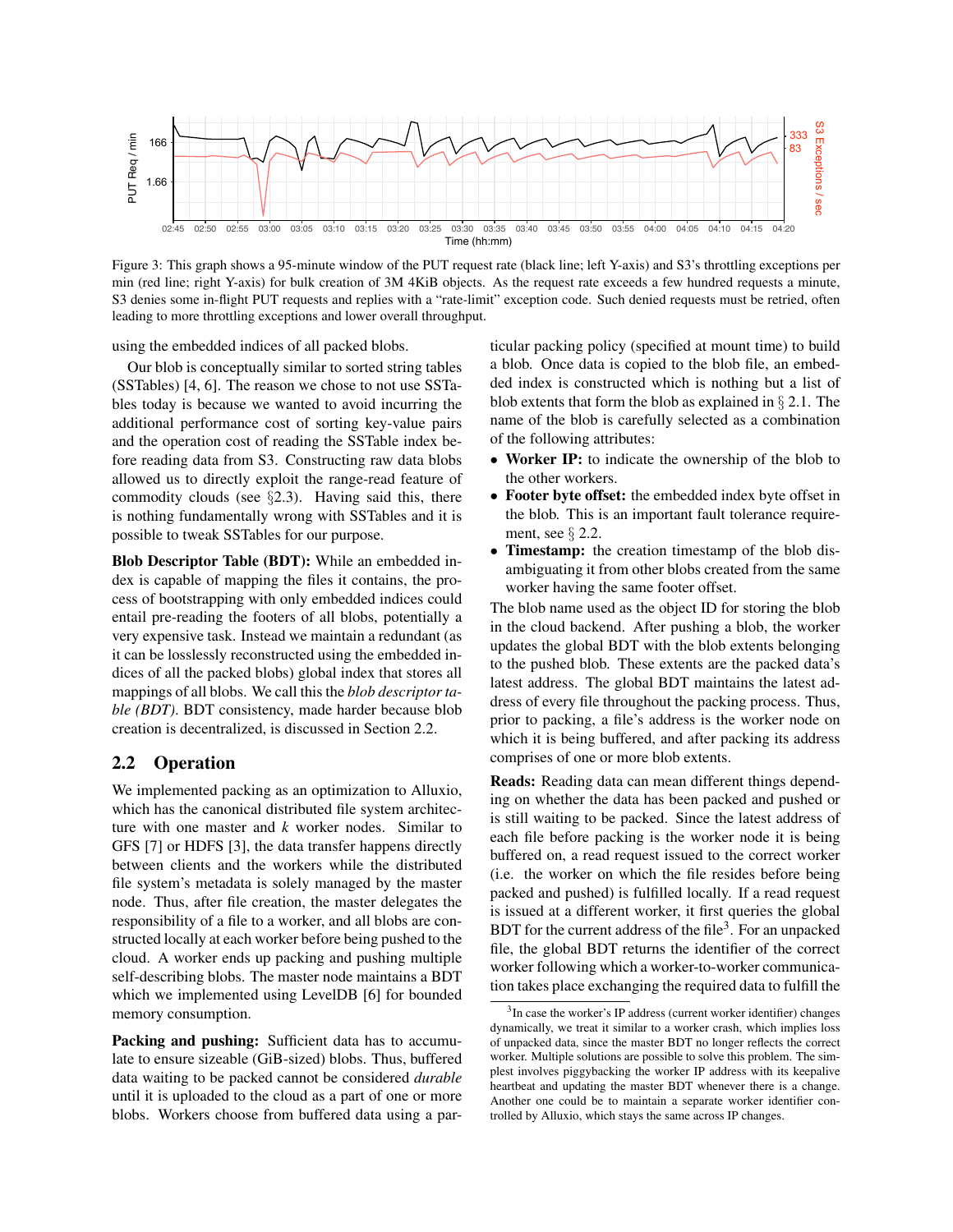read. For a packed file, the global BDT returns the blob extent(s) of the file. We then leverage the range-read feature of cloud storage systems to fetch the required bytes from the packed blob.

Deletes and Renames: Packing (essentially buffering) complicates the delete and rename semantics. As our current focus was to expedite small file writes, we sketch an outline for handling deletes and renames of packed objects, and leave its implementation as future work.

When the client issues a delete of a small file, it is unreachable once we remove its mapping from the global BDT. Since there is only one global BDT, and access to it is synchronized, we don't need to worry about inconsistencies or race conditions. The remaining task is to reclaim the space occupied by the deleted small file in the cloud, which we can do so, by tracking the *utilization* of a blob in the global BDT. The utilization is the amount of live (reachable) data that exists in a blob. Once the live data falls below a threshold, we can spawn a background job to fetch live data from packed blobs and repack the data in other blobs being built. The global BDT modification will atomically reflect the latest blob address, following which we can delete the original blob once it is empty.

Handling renames would involve an atomic changeof-name in the global BDT along with piggybacking renames as a part of future blobs' embedded indices. The latter process is required to maintain the invariant that the embedded indices of blobs (read in order of creation) are sufficient to reflect latest metadata of all packed files.

Fault tolerance: Our fault tolerance strategy follows the invariant: *whatever is pushed to the cloud can be recovered*. In the case of an Alluxio based implementation, two possible failure scenarios can occur, either the master dies or one or more workers die.

*Master Dies:* The master periodically backs up the BDT to the same cloud backend that is storing the blobs. The recovery strategy is to load the latest backup and iterate through the embedded indices of the blobs committed after the last backup. This updates the master with all the blobs, and hence the location of all the packed files. Moreover, since the packing master does not hold any local state, it performs a lossless recovery. It is important to note that the frequency of global BDT backups only affects recovery performance and does not impact correctness. Thus, even though the embedded index adds an overhead in terms of space, it prevents flooding the master with synchronous packing updates from the workers and also plays a crucial role during recovery.

*Worker Dies:* In the case of a worker failure, the files being buffered for packing are lost and cannot be recovered. Note that partial recovery of buffered files may be possible if they were stored on local disks at the worker, and the worker restarts. We do not provide an algorithm for this case and conservatively assume all unpacked files are lost. In the case of files packed into blobs, if the necessary blob extents were updated in the global BDT successfully, then there is no extra recovery process. Reloading the latest BDT backup should give us the locations of packed files. For blobs whose extents were not updated in the BDT requires reading their embedded indices and inserting their blob extents in the BDT during recovery.

#### 2.3 Discussion: meeting design goals

Packing as an Alluxio *Under File System:* Alluxio supports accessing multiple and possibly different backing stores through its under file systems (UFS) abstraction. The packing layer is also implemented as a UFS module. As a result, the packing layer can serve all existing Alluxio applications (e.g. Spark, MapReduce and etc) without any code or configuration change in applications. This serves our design goals of *transparency and modularity*. The packing UFS is *mounted* to an Alluxio file system path, with various configurations such as the maximum blob size, data buffering timeout, number of packing threads, the packing policy and the underlying UFS that will store the data. Thus, all files written to the packing mount point in Alluxio are subject to packing via the specified packing policy. A mount-point based access to packing allows it to *co-exist* with other packing solutions (on different mount points, with potentially different packing policies) and with non-packing Alluxio solutions.

Worker-local BDT: Every file creation results in two global BDT RPCs. Moreover, every read operation consults the global BDT to locate the requested file. To prevent overloading the master in a large cluster, each worker also maintains a local BDT to store a redundant copy of the blob extents (of blobs packed by only that worker) which are also stored in the global BDT. This prevents the master from getting involved in every read request for a packed file issued by the client to a worker. Since clients usually persist the connection with a worker, this optimization reduces a lot of traffic to the master node. This optimization *reduces communication overhead*. Optimizing worker-local BDTs could potentially relieve the global BDT even more, but we leave this exploration for future work. It also *improves scalability* because each worker is well-equipped to handle bidirectional I/O traffic from the clients. Since the master has a copy of all the mappings, and is getting backed up regularly, the worker-local BDT is purely introduced for performance enhancement and does not need to be backed up.

Exploiting range-reads: Most commodity cloud stor-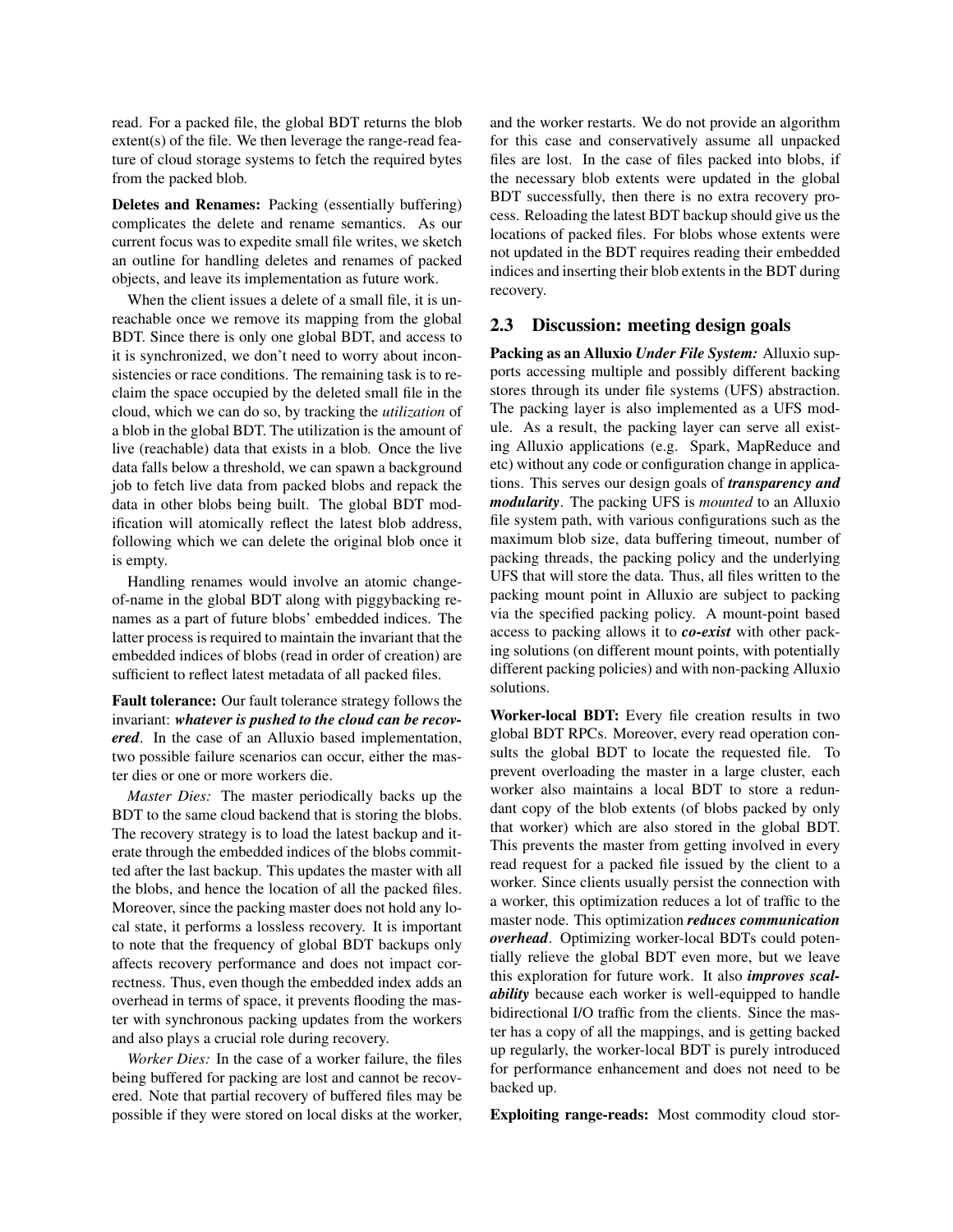|        | Configuration Data Ingest Price $(\$)$                | Runtime (s)                      | Throughput (MB/s) Rate Limit Retries   |         |
|--------|-------------------------------------------------------|----------------------------------|----------------------------------------|---------|
| Direct | $$17.3$ (\$16 for files, \$1.3 for retries)           | >21000                           | 1.2                                    | >250000 |
| Packed | $< 0.1$ ¢ ( $\downarrow$ 25000 $\times$ , no retries) | 355 ( $\downarrow$ 60 $\times$ ) | <b>71.5</b> ( $\uparrow$ 60 $\times$ ) | None    |

Table 1: Comparing the average performance of two runs of an experiment storing 24.4GiB of data as 3.2M 8KiB files into a few hundred packed *blobs* each of roughly 1GiB in size. The results are means across two runs, with stdev of packed runs and direct runs being *<* 7% and *<* 19% respectively of the mean for each number. The high fluctuation in direct runs is attributed to the heavy fluctuation in the number of retries caused by how aggressively S3 chooses to rate-limit, affecting both performance and cost.

age services provide range-reads. By downloading only the required bytes from within an object, we satisfy our design goal of *avoiding large read latencies because of forcibly fetching entire blobs* while expediting writes.

Packing open files or large files: Today we do not support packing open files or files larger than a blob. One solution approach is to "fake-close" all candidate files when constructing blobs. Thus, both open and large files might end up as different extents packed in multiple blobs. Despite being spread out, we can continue to efficiently read these files by issuing parallel range-reads.

Handling immutable files: Overwrites (also currently unsupported) are complicated to handle since they could partially invalidate a packed blob extent. Along with writing the new data as a new extent in a separate blob, we need to modify the global BDT along with piggybacking the information of the new extent breaks in the original blob extent. Similar to renames, this modification is necessary for ensuring correct global BDT reconstruction and / or recovery using the blobs' embedded indices.

## 3 Packing + indexing in action

This section presents an ingest benchmarking result for packing in Alluxio with the following configuration: 1 master node, 4 worker nodes, a backend of one Amazon S3 bucket storing blobs. All nodes are Amazon EC2 instances with 128GB RAM and local storage via SSDs. There were 32 workload generators (8 on each worker), each generating 100K 8KiB files for a total workload size of approximately 24.4GiB. We report the average of two runs performed with and without packing.

Each worker has 16 dedicated packing threads and a 5 second timeout triggering packing of files. Since the timeout essentially implies a fault window, 5 seconds was an intentional choice mimicking the journal flush timeout (also a fault window) for mainstream local Linux file systems like Ext4 [10].

We compare this ingest workload applied to the packing version of Alluxio to its non-cached mode that writes files synchronously to S3. The per-client average throughput in Table 1 shows that without packing, the average throughput is just 1.2MB/s. This is attributed to frequently hitting S3 rate limits causing thousands of retries which prevents forward progress. When packing is enabled, we see  $a > 60 \times$  increase in throughput to about 71.5MB/s. This suggests S3 is not throttling bytes transferred as aggressively as it is throttling the request rate. This improvement is not quite as dramatic as Figure 2 because that experiment only simulated packing by creating large objects, whereas here we are also accounting for the packing module's overhead.

Table 1 also shows the price reduction as a result of packing. Our workload creates 3.2M files. Without packing, we have to issue one PUT per file. Moreover, we see *>*250K rate limit exceptions issued by S3. The rejected PUTs need to be retried, with each retry issuing another PUT operation. In total, our experiment issued more than 3.45M PUTs (at a cost of 5¢ for 10K PUTs), totaling \$17*.*3. In contrast, after packing, we issued only about 104 PUTs with zero retries and spent *<* 0*.*1¢.

## 4 Related work

We don't have applications that include application-level packing at hand, but certainly they could be expected to achieve at least the same cost and performance benefits, and perhaps better by exploiting application-level knowledge. The paper makes a case for packing and indexing at the file system level, providing that benefit to unmodified applications that do not include such packing themselves.

Our self-defined blobs are inspired from the Data Domain Deduplication File System's [16] fixed sized immutable self-describing containers packed with data segments and a segment index to identify packed data. Containerizing increased their throughput on their storage media - a RAID disk array. Venti [12], an archival file system also built self-contained array of data blocks called *arenas*, analogous to blobs in our work. Our simple fault-tolerant design is attributed to our selfdescribing blobs, which in turn are inspired from Data Domain containers and Venti arenas. Li et al. [9] identify the traffic overuse problem in the cloud storage context by analyzing several cloud applications for their data update efficiency. They provide a middleware solution called update-batched delayed synchronization (UDS) to batch updates before passing them to clients that perform cloud synchronization. Although our work is ideologically similar to UDS and Venti, we focus on expediting commodity cloud ingest rate while minimizing cost in